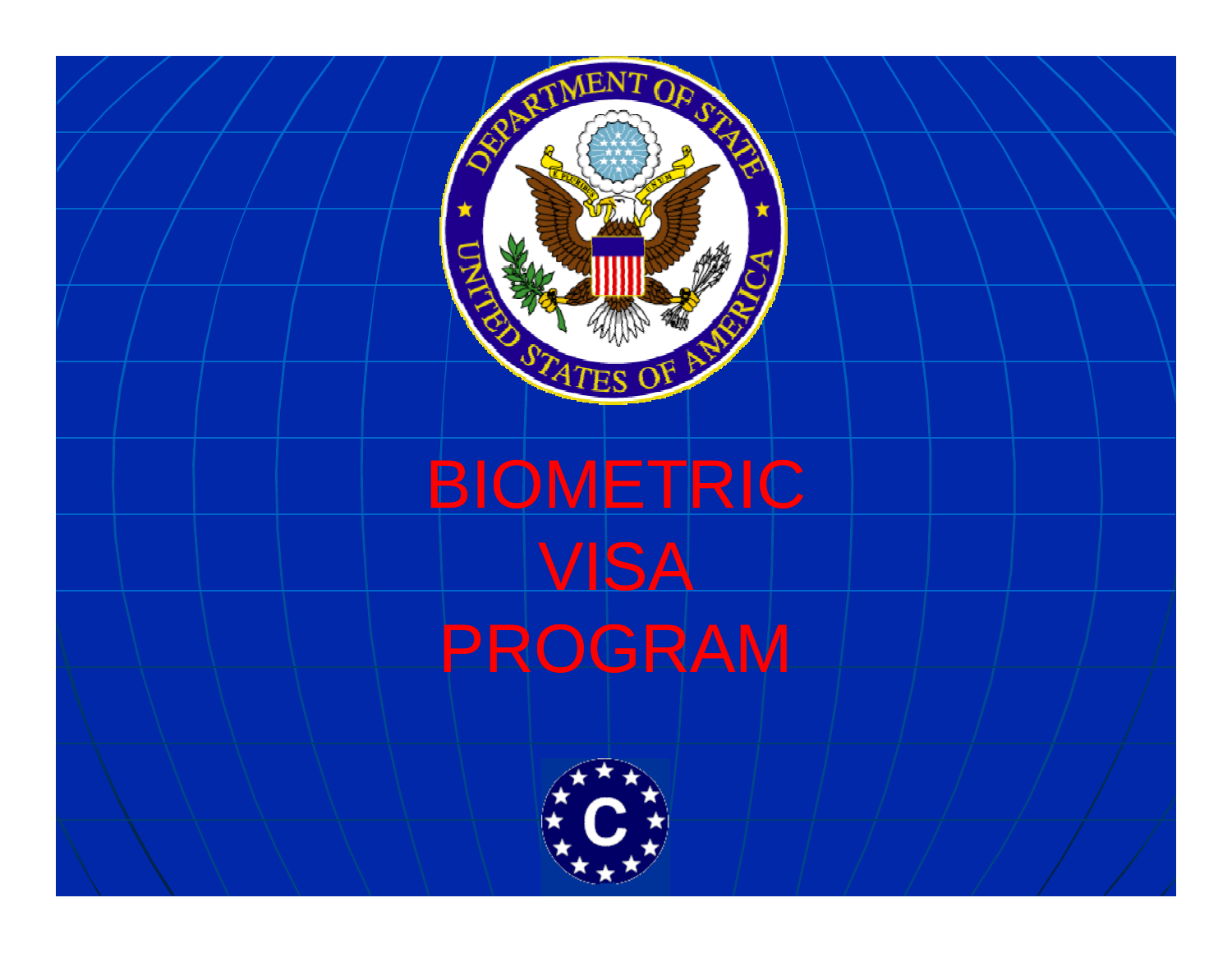## Partner Programs

BioVisa & US-VISIT

as

- $\blacklozenge$  Under BioVisa, DOS started collecting two index  $\blacklozenge$ fingerprints of visa applicants in September 2003.
- By October 7, 2004, all posts issuing visas were capturing fingerprints of applicants.
- **BioVisa has been responsible for thousands of** refusals of ineligible applicants who would have likely succeeded in obtaining visas in the past.
- **Decision to Transition from two to ten prints was** made in 2005.
- **Advantages of Ten Prints:** 
	- Improves accuracy
	- Additional matching opportunities
	- \ Allows for a check against FBI IAFIS criminal master file.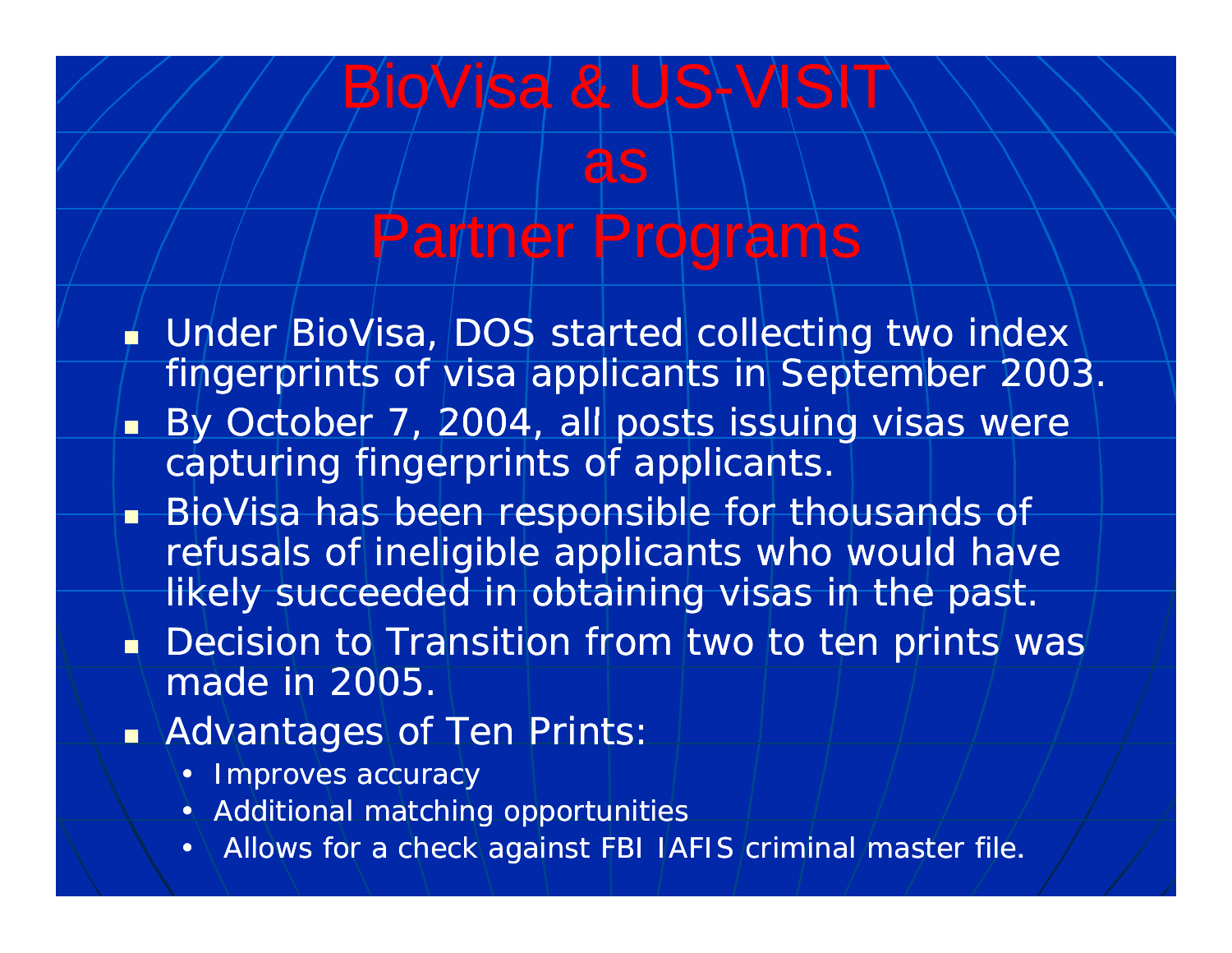## DoS Facial Recognition System Screens Photos of Visa Applicants

**• Photos of all applicants exempt from**fingerprinting are screened against a photo watchlist of known or suspected terrorists (KSTs) in the DOS Facial Recognition (FR) System.

 $\blacksquare$  Exemptions from Fingerprinting:

- Diplomats/certain other government officials,
- Children under 14 and adults over age 79.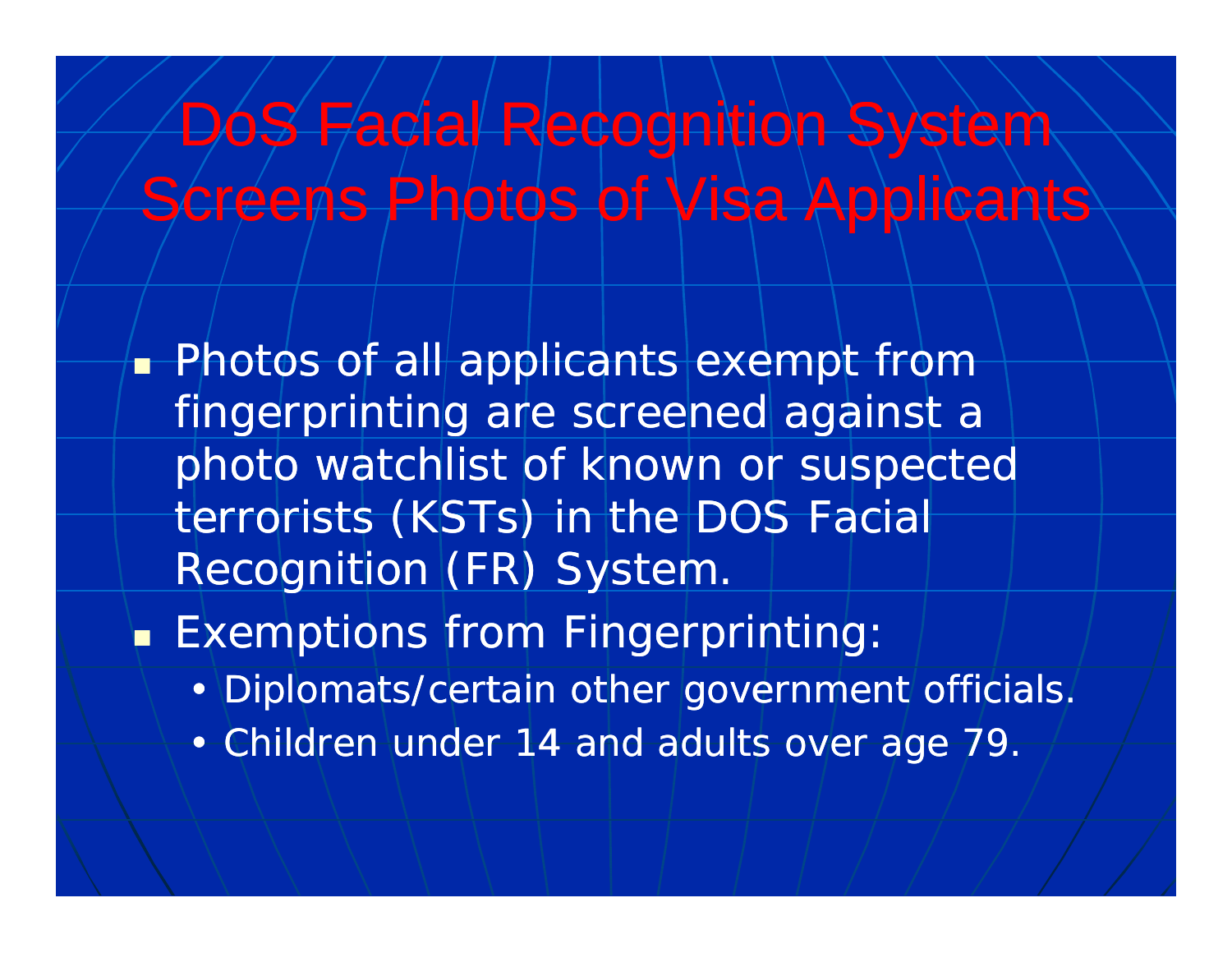## en Prints Screened Against KST Latents in IDENT

- $\blacktriangleright$ In/2007 DOS/transitioned all visa-issuing posts from two to ten fingerprints.
- Ten Prints sent to IDENT are checked against all available KST and other criminal latent fingerprints.
- **Latent fingerprints collected from** improvised explosive devices (IEDs) in Iraq and Afghanistan are transferred to IDENT to be checked against visa applicant fingerprints.